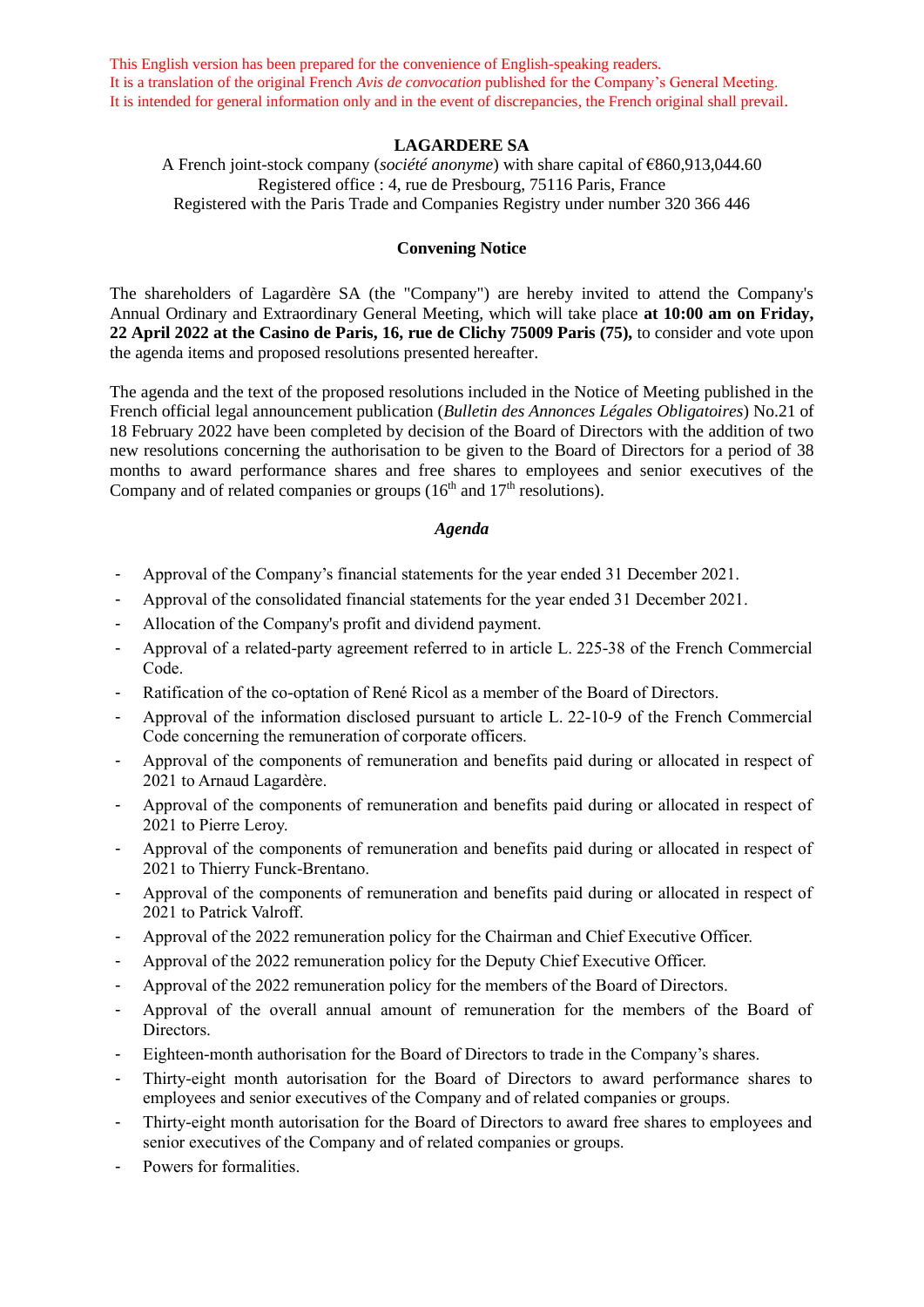#### *Text of the resolution*

**First resolution** *(Approval of the Company's financial statements for the year ended 31 December 2021)*

Voting under the quorum and majority conditions required for Ordinary General Meetings, and having considered the management report of the Board of Directors and the Statutory Auditors' report on the Company's financial statements for the year ended 31 December 2021, the shareholders **approve** those financial statements as set out and presented to them, showing a profit of  $\epsilon$ 20,763,183.89, as well as the transactions reflected in those financial statements and summarised in those reports.

In accordance with article 223 *quater* of the French Tax Code (*Code général des impôts*), the shareholders also **approve** the aggregate amount of non-deductible costs and expenses referred to in paragraph 4 of article 39 of said Code, as shown in the Company's financial statements, which amounted to €21,890 for the year ended 31 December 2021, and **note** that no tax charge is borne as a result of these costs and expenses.

**Second resolution** *(Approval of the consolidated financial statements for the year ended 31 December 2021)*

Voting under the quorum and majority conditions required for Ordinary General Meetings, and having considered the management report of the Board of Directors and the Statutory Auditors' report on the consolidated financial statements for the year ended 31 December 2021, the shareholders **approve** the consolidated financial statements as set out and presented to them, showing a loss attributable to owners of €101.0 million, as well as the transactions reflected in those financial statements and summarised in those reports.

#### **Third resolution** *(Allocation of the Company's profit and dividend payment)*

| Voting under the quorum and majority conditions required for Ordinary         |                 |
|-------------------------------------------------------------------------------|-----------------|
| General Meetings, the shareholders <b>duly acknowledge</b> that the Company's |                 |
| profit for the year amounts to:                                               | €20,763,183.89  |
| which, in addition to retained earnings of:                                   | €253,886,421.54 |
| makes a distributable profit of:                                              | €274,649,605.43 |

Based on the recommendation of the Board of Directors, the shareholders **resolve** to pay an annual dividend of  $\epsilon$ 0.50 per share, it being specified that:

- $\triangleright$  treasury shares held on the ex-dividend date will not be eligible for the dividend payment;
- shares created before the ex-dividend date will be eligible for the dividend payment.

The ex-dividend date will be 25 April 2022 and the dividend will be paid as of 27 April 2022, to holders of registered shares (*nominatif pur shares*) or their duly appointed representatives (*nominatif administré shares*), by cheque or by bank transfer.

This dividend will be eligible for the 40% tax relief available pursuant to article 158.3.2° of the French Tax Code to individual shareholders who are French tax residents and who opt for sliding-scale taxation rather than the flat-rate tax on investment income.

The shareholders **resolve** to transfer the balance of distributable profit to retained earnings.

In accordance with the requirement in article 243 *bis* of the French Tax Code, the shareholders **note** that dividends paid over the past three fiscal years correspond to the amounts shown in the table below, and that all of these amounts were eligible for the 40% tax relief available pursuant to article 158.3.2° of the French Tax Code to individual shareholders who are French tax residents. These dividends were paid by the Company in its previous legal form as a partnership limited by shares prior to its conversion into a joint-stock company (*société anonyme*) on 30 June 2021.

| (in euros)/Fiscal year         | 2018 | 2019 | 2020 |
|--------------------------------|------|------|------|
| Dividends paid to shareholders |      |      |      |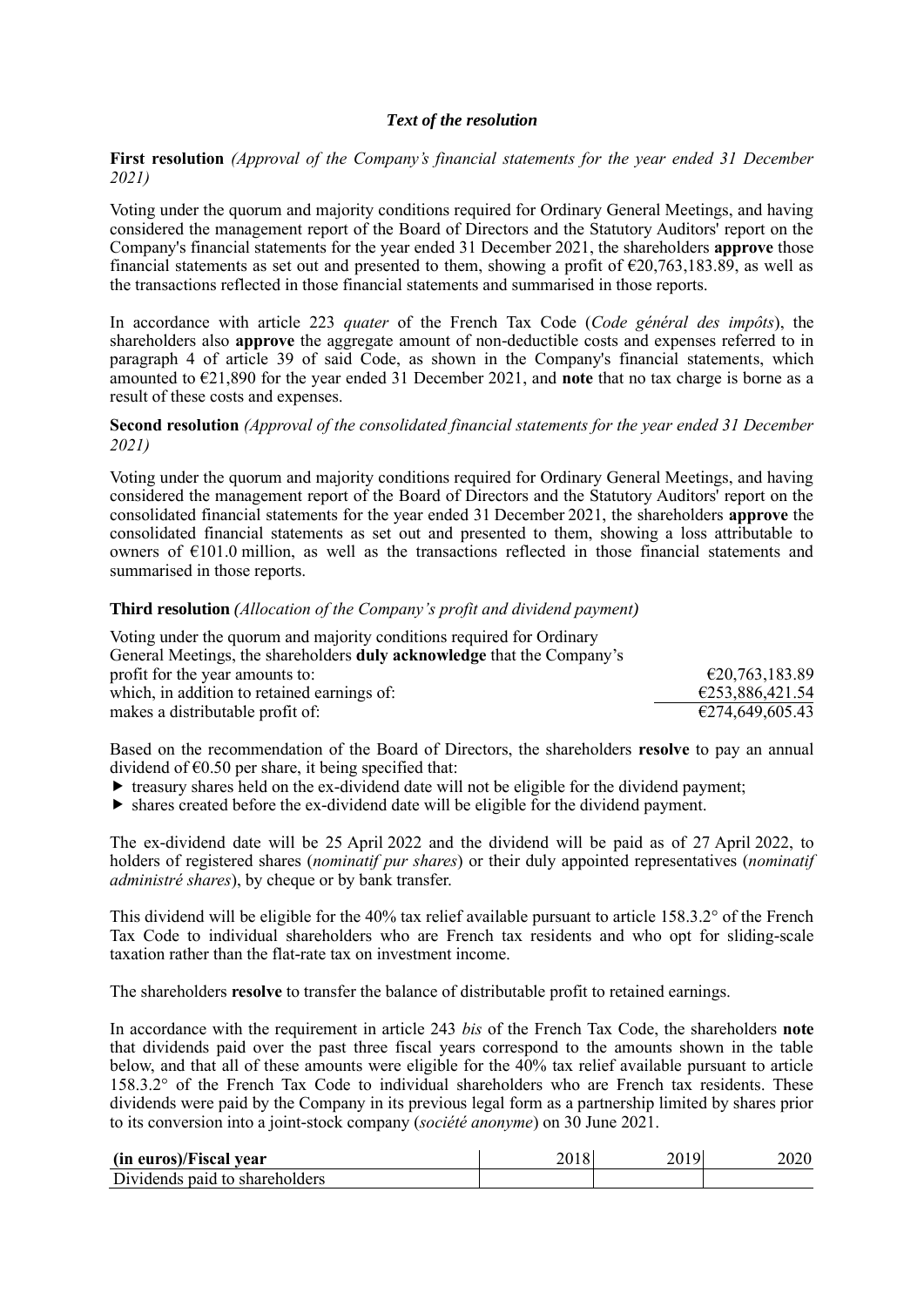| Dividend per share                     | $1.30^{+}$     |  |
|----------------------------------------|----------------|--|
| Total dividend payout                  | 169,736,866.00 |  |
| Dividends paid to the General Partners | 1,936,270.63   |  |
| TOTAL                                  | 171,673,136.63 |  |

**Fourth resolution** *(Approval of a related-party agreement falling within the scope of article L. 225- 38 of the French Commercial Code)*

Voting under the quorum and majority conditions required for Ordinary General Meetings, and having considered the Statutory Auditors' special report on related-party agreements falling within the scope of article L. 225-38 of the French Commercial Code, the shareholders **approve** the signing by the Company of the new agreement referred to therein.

**Fifth resolution** *(Ratification of the co-optation of René Ricol as a member of the Board of Directors)*

Voting under the quorum and majority conditions required for Ordinary General Meetings, and having considered the Corporate Governance Report of the Board of Directors, the shareholders **ratify** the temporary appointment by the Board of Directors on 16 February 2022 of René Ricol as a member of the Board of Directors to replace Joseph Oughourlian, who has resigned from the Board, for the remainder of his term of office, which is due to expire at the close of the Annual General Meeting to be called in 2025 to approve the 2024 financial statements.

**Sixth resolution** *(Approval of the information disclosed pursuant to article L. 22-10-9 of the French Commercial Code concerning the remuneration of corporate officers)*

Voting under the quorum and majority conditions required for Ordinary General Meetings, and having considered the Corporate Governance Report of the Board of Directors (as set out in sections 2.5 and 2.6 of the 2021 Universal Registration Document), in accordance with article L. 22-10-34, I of the French Commercial Code, the shareholders **approve** the information disclosed in said report pursuant to paragraph I of article L. 22-10-9 of said Code.

**Seventh resolution** *(Approval of the components of remuneration and benefits paid during or allocated in respect of 2021 to Arnaud Lagardère)*

Voting under the quorum and majority conditions required for Ordinary General Meetings, and having considered the Corporate Governance Report of the Board of Directors (as set out in sections 2.5 and 2.6 of the 2021 Universal Registration Document), in accordance with article L. 22-10-34, II of the French Commercial Code, the shareholders **approve** the fixed, variable and extraordinary components making up the total remuneration and benefits paid during or allocated for 2021 to Arnaud Lagardère, as presented in said report.

## **Eighth resolution** *(Approval of the components of remuneration and benefits paid during or allocated in respect of 2021 to Pierre Leroy)*

Voting under the quorum and majority conditions required for Ordinary General Meetings, and having considered the Corporate Governance Report of the Board of Directors (as set out in section 2.5 of the 2021 Universal Registration Document), in accordance with article L. 22-10-34, II of the French Commercial Code, the shareholders **approve** the fixed, variable and extraordinary components making up the total remuneration and benefits paid during or allocated for 2021 to Pierre Leroy, as presented in said report.

## **Ninth resolution** *(Approval of the components of remuneration and benefits paid during or allocated in respect of 2021 to Thierry Funck-Brentano)*

Voting under the quorum and majority conditions required for Ordinary General Meetings, and having considered the Corporate Governance Report of the Board of Directors (as set out in section 2.5 of the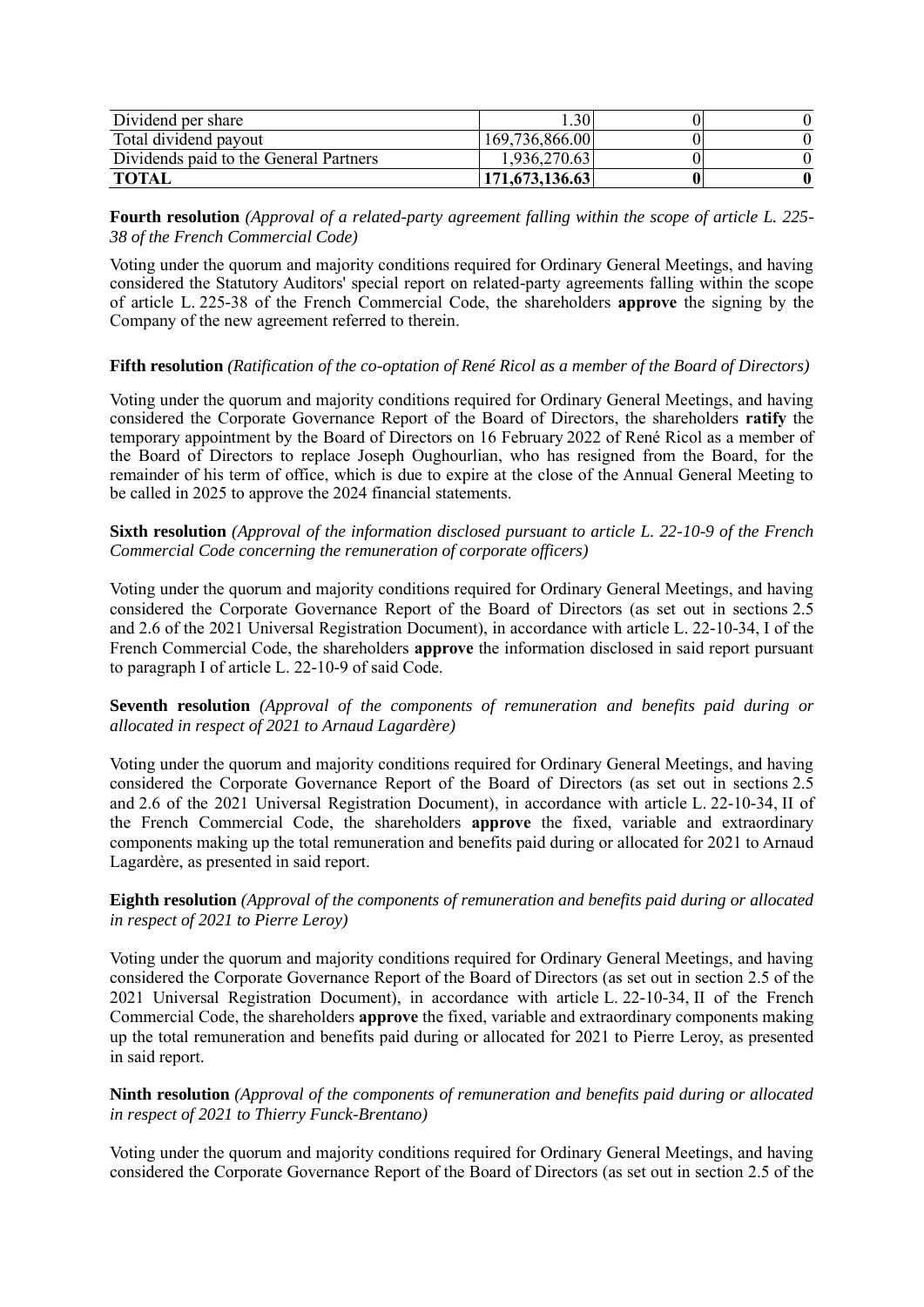2021 Universal Registration Document), in accordance with article L. 22-10-34, II of the French Commercial Code, the shareholders **approve** the fixed, variable and extraordinary components making up the total remuneration and benefits paid during or allocated for 2021 to Thierry Funck-Brentano, as presented in said report.

## **Tenth resolution** *(Approval of the components of remuneration and benefits paid during or allocated in respect of 2021 to Patrick Valroff)*

Voting under the quorum and majority conditions required for Ordinary General Meetings, and having considered the Corporate Governance Report of the Board of Directors (as set out in section 2.6 of the 2021 Universal Registration Document), in accordance with article L. 22-10-34, II of the French Commercial Code, the shareholders **approve** the fixed, variable and extraordinary components making up the total remuneration and benefits paid during or allocated for 2021 to Patrick Valroff, as presented in said report.

## **Eleventh resolution** *(Approval of the 2022 remuneration policy for the Chairman and Chief Executive Officer)*

Voting under the quorum and majority conditions required for Ordinary General Meetings, and having considered the Corporate Governance Report of the Board of Directors (as set out in section 2.5 of the 2021 Universal Registration Document), in accordance with article L. 22-10-8 of the French Commercial Code, the shareholders **approve** the 2022 remuneration policy for the Chairman and Chief Executive Officer, as described in said report.

# **Twelfth resolution** *(Approval of the 2022 remuneration policy for the Deputy Chief Executive Officer)*

Voting under the quorum and majority conditions required for Ordinary General Meetings, and having considered the Corporate Governance Report of the Board of Directors (as set out in section 2.5 of the 2021 Universal Registration Document), in accordance with article L. 22-10-8 of the French Commercial Code, the shareholders **approve** the 2022 remuneration policy for the Deputy Chief Executive Officer, as described in said report.

## **Thirteenth resolution** *(Approval of the 2022 remuneration policy for the members of the Board of Directors)*

Voting under the quorum and majority conditions required for Ordinary General Meetings, and having considered the Corporate Governance Report of the Board of Directors (as set out in section 2.6 of the 2021 Universal Registration Document), in accordance with article L. 22-10-8 of the French Commercial Code, the shareholders **approve** the 2022 remuneration policy for the members of the Company's Board of Directors, as described in said report.

## **Fourteenth resolution** *(Approval of the total annual amount of remuneration for the members of the Board of Directors)*

Voting under the quorum and majority conditions required for Ordinary General Meetings, and having considered the Corporate Governance Report of the Board of Directors (as set out in section 2.6 of the 2021 Universal Registration Document), the shareholders **resolve** to set the total annual amount of remuneration for the members of the Board of Directors at €997,500 for 2022 and for subsequent years until decided otherwise by the shareholders in a General Meeting.

The General Meeting **notes** that the Board of Directors will allocate this sum among its members.

## **Fifteenth resolution** *(Eighteen-month autorisation for the Board of Directors to trade in the Company's shares)*

Voting under the quorum and majority conditions required for Ordinary General Meetings, having considered the Report of the Board of Directors and in accordance with the applicable laws and regulations, the shareholders **authorise** the Board of Directors, with the power to sub-delegate under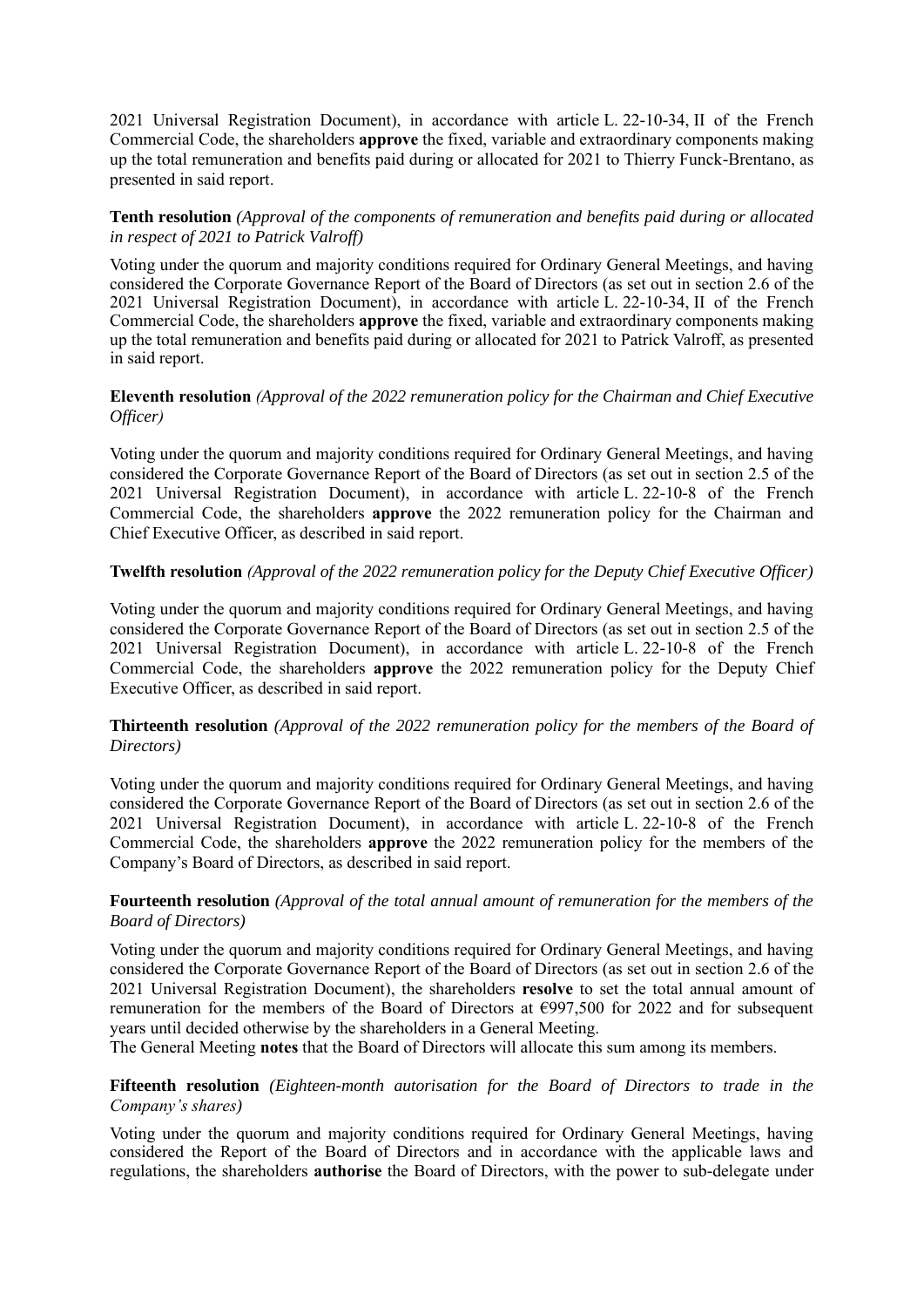the conditions provided for by law, to purchase Company shares on behalf of the Company in accordance with the terms and conditions set out below.

The number of shares purchased under this authorisation may not at any time represent more than 10% of the Company's capital. The amount of the Company's capital to which this ceiling applies may be adjusted for any corporate actions carried out subsequent to this Meeting. Furthermore, pursuant to article L. 22-10-62 of the French Commercial Code, (i) when shares are bought back to maintain a liquid market in the Company's shares in accordance with the conditions defined in the General Regulations of the French financial markets authority, the number of shares taken into account for the purpose of calculating the 10% ceiling will correspond to the number of shares purchased less the number of shares sold during the period covered by this authorisation, and (ii) the number of shares bought back by the Company to be held for subsequent exchange or payment as consideration for a merger, demerger or asset contribution, may not exceed 5% of the share capital. The use of this authorisation may not in any circumstances result in the Company directly or indirectly holding more than 10% of its capital.

The total amount that may be invested in the share purchases may not exceed five hundred million euros ( $\epsilon$ 500,000,000) and the maximum per-share purchase price, excluding transaction expenses, is set at forty euros  $(\epsilon 40)$  (or the equivalent of this amount at the date of the transaction for transactions denominated in foreign currency or a monetary unit determined by reference to a basket of currencies). The shareholders give the Board of Directors, which has the power to sub-delegate under the conditions provided for by law, full powers to adjust this amount to take into account the impact on the share price of any corporate actions, such as the capitalisation of reserves, profits or share premiums and the issue of free shares, or a change in the par value of existing shares or a reverse stock split.

The Board of Directors may use this authorisation for the following purposes:

- $\triangleright$  to reduce the share capital by cancelling all or some of the shares purchased;
- to award free shares to employees and officers of the Company and of entities or groups related to it within the meaning of articles L. 225-197-1 *et seq.* of the French Commercial Code;
- $\triangleright$  to tender shares upon the exercise of share options;
- $\blacktriangleright$  to set up any company or group savings scheme (or similar plan) under the conditions provided for by law, notably articles L. 3332-1 *et seq.* of the French Labour Code (*Code du travail*), including by way of awarding the shares free of consideration as part of the employer's contribution and/or in replacement of the discount, in accordance with the applicable laws and regulations;
- $\triangleright$  to award or transfer shares to employees as part of a profit-sharing scheme;
- to award shares to employees and corporate officers of the Company and of entities or groups related to the Company for any other purpose permitted by the applicable law and regulations;
- to remit shares upon the exercise of rights attached to securities giving access to the Company's share capital in any way whatsoever;
- to promote liquidity in the Company's shares under liquidity agreements that comply with a code of conduct recognised by the French financial markets authority and entered into with independent investment services providers;
- to hold the shares for subsequent exchange or payment as consideration for external growth transactions, a merger, demerger or asset contribution;
- and more generally, to carry out any transaction in accordance with applicable laws and regulations and, in particular, with market practices accepted by the French financial markets authority.

The shares may be purchased, sold or otherwise transferred in one or several transactions at any time – apart from during the blackout periods provided for in paragraphs b) and c) of article 4.1 of EU Commission Delegated Regulation 2016/1052 or during a public tender offer for the Company's shares – on or off-market or over the counter, by any means permitted under the applicable laws and regulations, including through block purchases or sales and the use of derivatives.

The shareholders **give** the Board of Directors, which has the power to sub-delegate under the conditions provided for by law, full powers, including the power of delegation, to use this authorisation in accordance with the applicable laws and regulations, including to place any and all buy and sell orders, enter into any and all agreements, carry out all formalities and more generally do everything they consider necessary or expedient to implement this resolution.

This authorisation is valid for a period of eighteen months as from the date of this Meeting. It supersedes the authorisation given in the thirtieth resolution of the 30 June 2021 Annual General Meeting.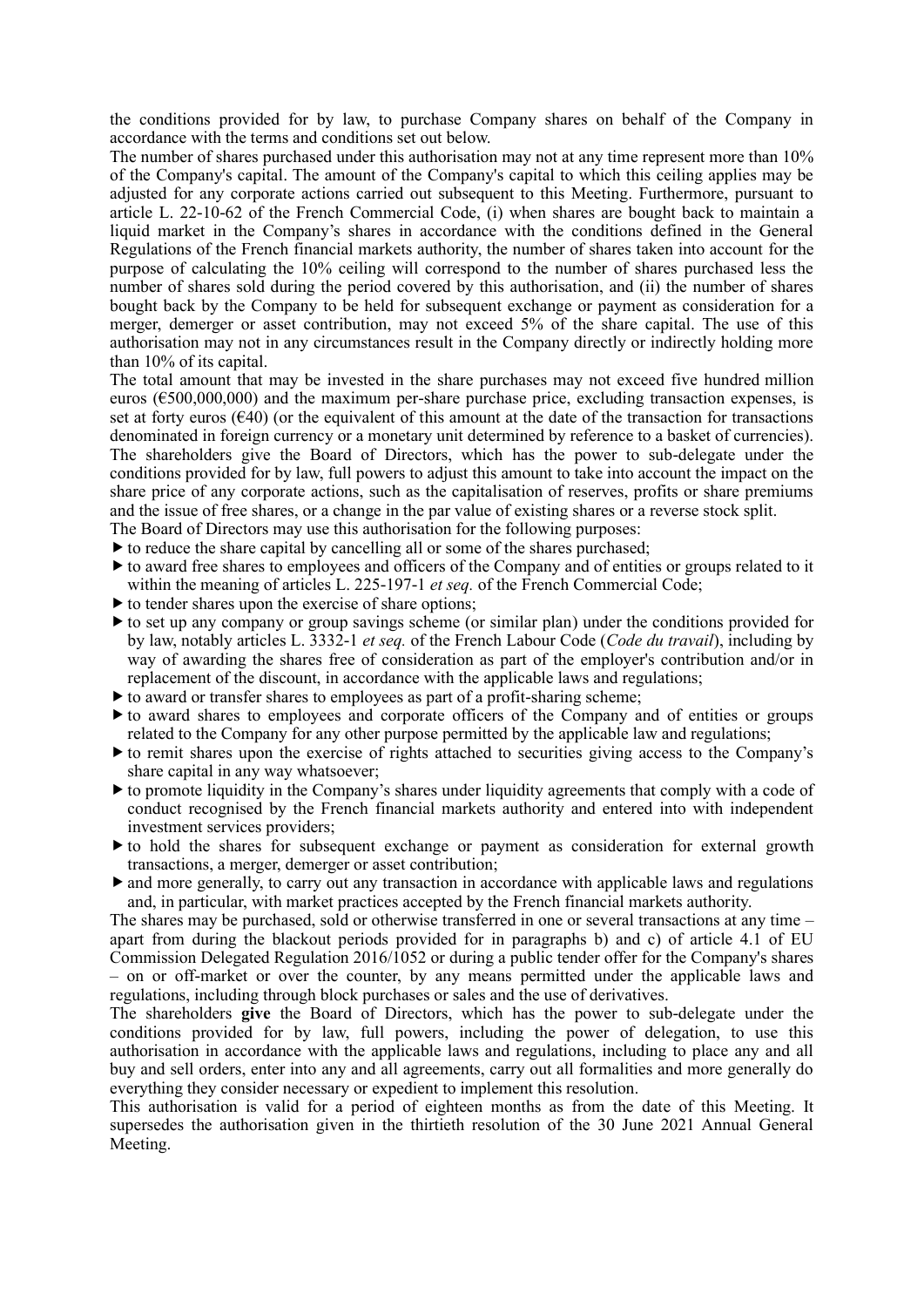**Sixteenth resolution** *(Thirty-eight month autorisation for the Board of Directors to award performance shares to employees and senior executives of the Company and of related companies or groups)*

Voting under the quorum and majority conditions required for Extraordinary General Meetings, and having considered the management report of the Board of Directors and the special report of the Statutory Auditors, pursuant to the provisions of articles L. 225-197-1 *et seq.* of the French Commercial Code, and the recommendations of the Afep-Medef Corporate Governance Code, which the Company uses as its corporate governance framework, the shareholders:

- **Example 3** authorise the Board of Directors, with the power to sub-delegate under the conditions provided for by law, to award existing or new shares free of consideration, on one or more occasions, to beneficiaries or categories of beneficiaries from among the employees and senior executives of the Company and of companies and groups related to it within the meaning of article L. 225-197-2 of the French Commercial Code;
- **resolve** that the total number of free shares that may be awarded each calendar year to all beneficiaries (excluding the Company's executive corporate officers) may not exceed 0.8% of the number of shares making up the Company's share capital as at the close of this Annual General Meeting, it being specified that this ceiling will not include any additional shares allocated as a result of adjustments made to protect the rights of beneficiaries in the event of any subsequent corporate actions carried out by the Company;
- **Figure resolve** that the total number of free shares that may be awarded each calendar year to each of the Company's executive corporate officers may not exceed 0.025% of the number of shares making up the Company's share capital as at the close of this Annual General Meeting, it being specified that this ceiling will not include any additional shares allocated as a result of adjustments made to protect the rights of beneficiaries in the event of any subsequent corporate actions carried out by the Company;
- **resolve** that the vesting of all of the free shares awarded using this authorisation must be subject to performance conditions determined by the Board of Directors, as measured over at least three consecutive fiscal years, and that the performance conditions applicable to any free shares awarded to the Company's executive corporate officers must comply with the terms and conditions set by the Company's Board of Directors;
- **resolve** that the shares awarded using this authorisation will only vest at the end of a vesting period of no less than three years, except in the event of the beneficiary's death or if the beneficiary is deemed to have a disability that falls within the second or third categories provided for in article L. 341-4 of the French Social Security Code, in which case a request may be made, in accordance with the applicable legal provisions, for the shares to vest before the end of the vesting period;
- **resolve** that the Board of Directors, with the power to sub-delegate under the conditions provided for by law, may, at their full discretion, set a lock-up period starting from the vesting date during which the beneficiaries are required to hold their vested shares, it being specified that for the executive corporate officers of the Company, the said period may not be less than two years, except in the event of a beneficiary's death or if a beneficiary is deemed to have a disability that falls within one of the above-mentioned categories, in which case the shares will become freely transferable pursuant to the applicable legal provisions;
- **note** that this authorisation automatically entails the waiver by shareholders of their preemptive rights to subscribe for any new shares that may be issued at the end of the vesting period for free shares;
- **Figure** that the Board of Directors, with the power to sub-delegate under the conditions provided for by law, shall have the broadest powers, subject to the conditions set by the applicable law and the above-mentioned ceilings, to:
	- − draw up the list of beneficiaries and determine the number of shares awarded to each beneficiary,
	- − set the applicable vesting periods, and, where appropriate, lock-up periods,
	- − set the applicable vesting conditions, notably performance conditions,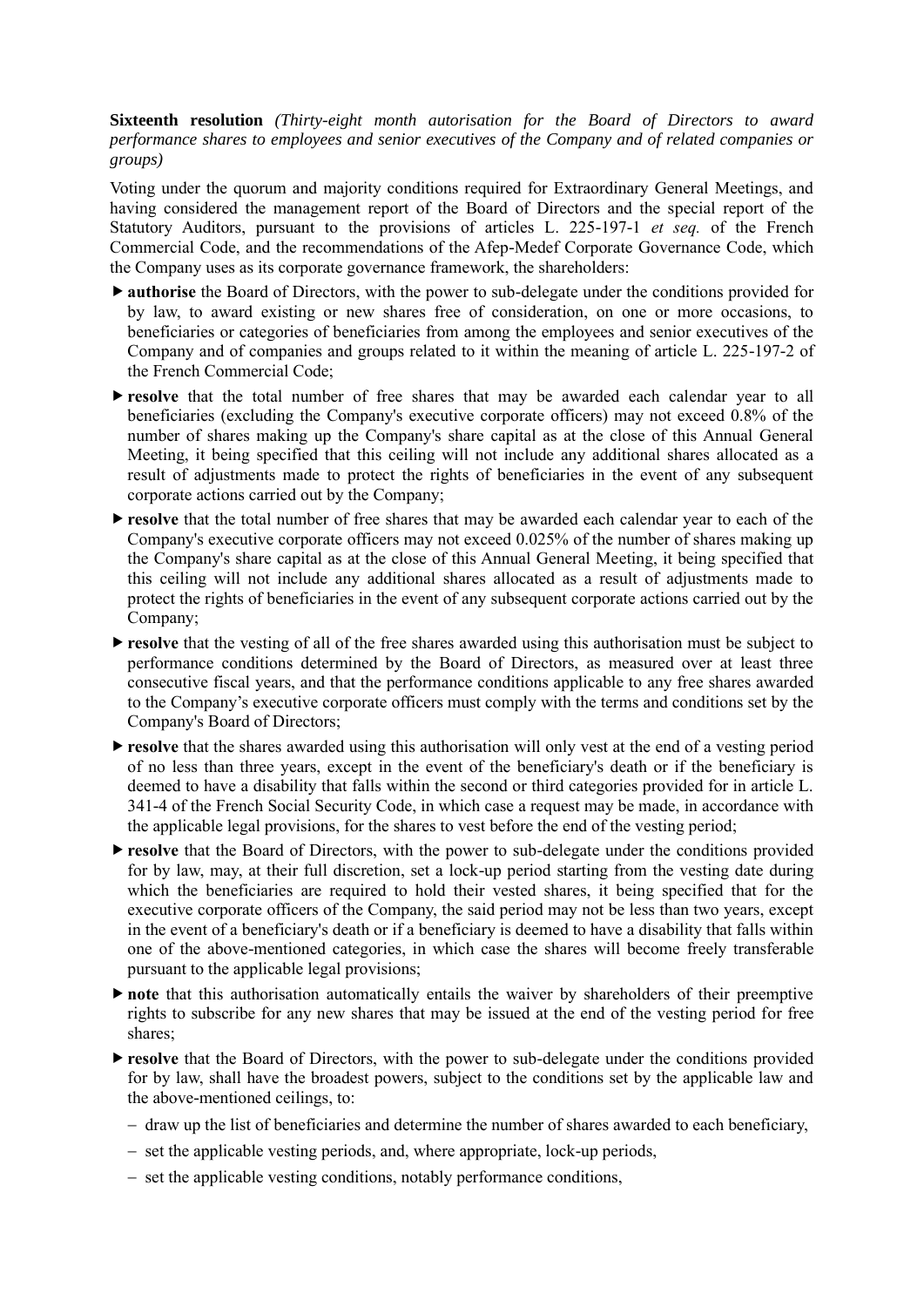- − make any necessary adjustments to the number of shares awarded to protect the rights of beneficiaries in the event of any corporate actions carried out by the Company during the vesting period,
- − in the event of awards of new shares, carry out the necessary capital increases by capitalising reserves, profits and/or share premiums and amend the Company's Articles of Association accordingly,
- − generally, take any necessary or expedient measures to implement this authorisation;
- **Figure** that this authorisation is given to the Board of Directors for a period of thirty-eight months as from the date of this Meeting and that it cancels and supersedes the authorisation given in the forty-second resolution of the 30 June 2021 Annual General Meeting.

### **Seventeenth resolution** *(Thirty-eight month autorisation for the Board of Directors to award free shares to employees and senior executives of the Company and of related companies or groups)*

Voting under the quorum and majority conditions required for Extraordinary General Meetings, and having considered the management report of the Board of Directors and the special report of the Statutory Auditors, pursuant to the provisions of articles L. 225-197-1 *et seq.* of the French Commercial Code, the shareholders:

- **Example 3** authorise the Board of Directors, with the power to sub-delegate under the conditions provided for by law, to award existing or new shares free of consideration, on one or more occasions, to beneficiaries or categories of beneficiaries from among the employees and senior executives of the Company (other than the executive corporate officers of the Company) and of companies and groups related to it within the meaning of article L. 225-197-2 of the French Commercial Code;
- **Figure** that the total number of free shares that may be awarded each calendar year may not exceed 0.8% of the number of shares making up the Company's share capital as at the close of this Annual General Meeting, it being specified that this ceiling will not include any additional shares allocated as a result of adjustments made to preserve the rights of beneficiaries in the event of any subsequent corporate actions carried out by the Company;
- **resolve** that the shares awarded using this authorisation will only vest at the end of a vesting period of no less than three years, except in the event of the beneficiary's death or if the beneficiary is deemed to have a disability that falls within the second or third categories provided for in article L. 341-4 of the French Social Security Code, in which case a request may be made, in accordance with the applicable legal provisions, for the shares to vest before the end of the vesting period;
- **P** resolve that the Board of Directors, with the power to sub-delegate under the conditions provided for by law, may, at their full discretion, set a lock-up period starting from the vesting date during which the beneficiaries are required to hold their vested shares, except in the event of a beneficiary's death or if a beneficiary is deemed to have a disability that falls within one of the above-mentioned categories, in which case the shares will become freely transferable pursuant to the applicable legal provisions;
- **Inote** that this authorisation automatically entails the waiver by shareholders of their preemptive rights to subscribe for any new shares that may be issued at the end of the vesting period for free shares;
- **resolve** that the Board of Directors, with the power to sub-delegate under the conditions provided for by law, shall have the broadest powers, subject to the conditions set by the applicable law and the above-mentioned ceilings, to:
	- − draw up the list of beneficiaries and determine the number of shares awarded to each beneficiary,
	- − set the applicable vesting periods, and, where appropriate, lock-up periods,
	- − set the applicable vesting conditions,
	- − make any necessary adjustments to the number of shares awarded to protect the rights of beneficiaries in the event of any corporate actions carried out by the Company during the vesting period,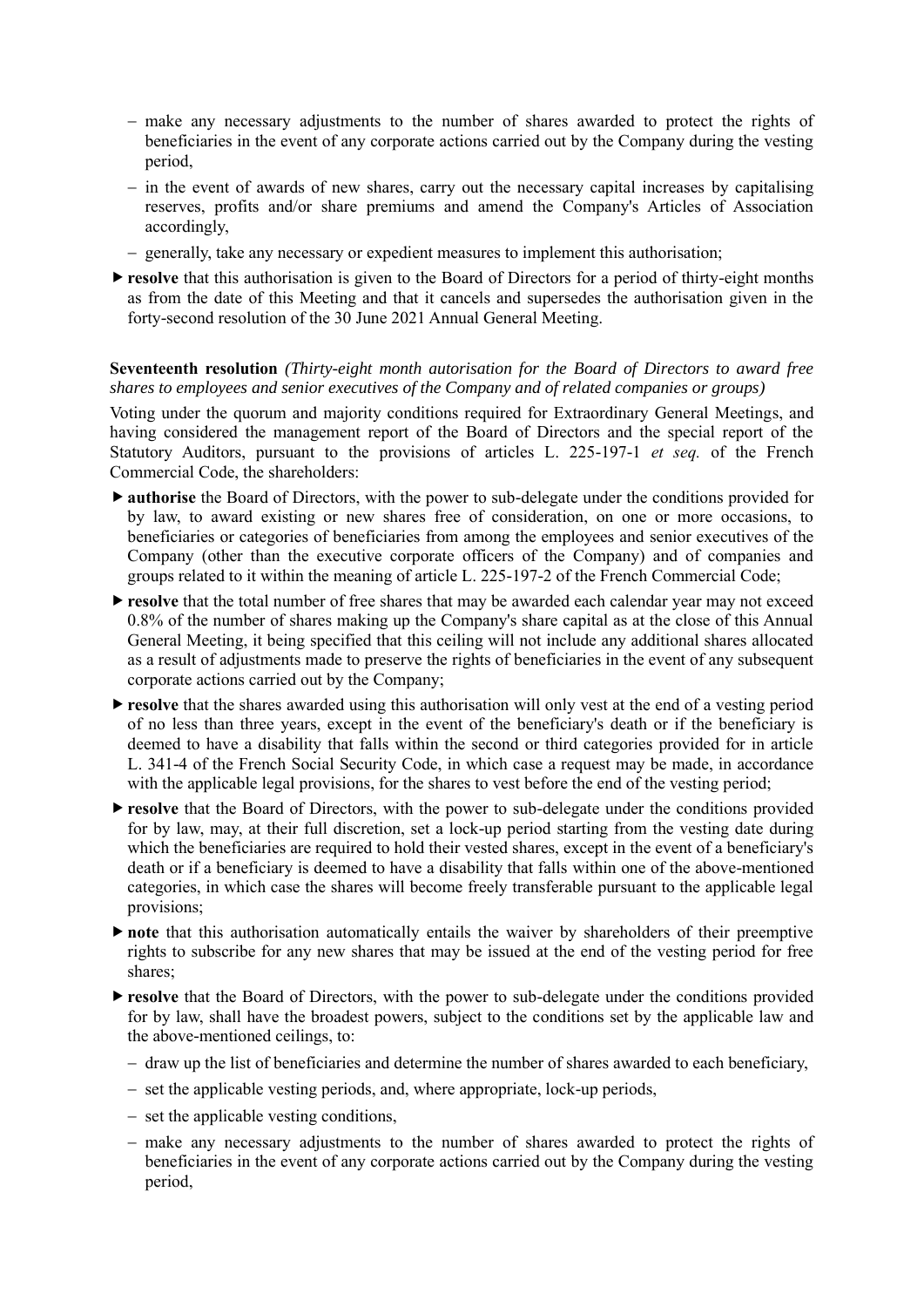- − in the event of awards of new shares, carry out the necessary capital increases by capitalising reserves, profits and/or share premiums and amend the Company's Articles of Association accordingly,
- − generally, take any necessary or expedient measures to implement this authorisation;
- **resolve** that this authorisation is given to the Board of Directors for a period of thirty-eight months as from the date of this Meeting and that it cancels and supersedes the authorisation given in the forty-third resolution of the 30 June 2021 Annual General Meeting.

## **Eithteenth resolution** *(Power to carry out formalities)*

Voting under the quorum and majority conditions required for Ordinary General Meetings, and having considered the report of the Board of Directors, the shareholders **grant** full powers to the bearer of an original or a certified copy or extract of the minutes of this Meeting to carry out all of the necessary filing and other formalities.

 $\overline{\phantom{a}}$ 

# **ELIGIBILITY FOR PARTICIPATION**

Pursuant to article R. 22-10-28 of the French Commercial Code (*Code de commerce*), participation in the General Meeting of Friday, 22 April 2022 is only permitted for shareholders who can prove their shareholder status by **having their shares registered in an account** in their name or in the name of the intermediary registered on their behalf pursuant to paragraph 7, article L. 228-1 of the French Commercial Code (the "Authorised Intermediary"), **in the Company's registered share accounts kept by its registrar SOCIÉTÉ GÉNÉRALE SECURITIES SERVICES ("SGSS")**, at least two business days before the date of the General Meeting (the "record date"), i.e.:

## **00:00 Paris time on Wednesday, 20 April 2022.**

As shares of Lagardère SA are essentially held in registered form, the rules for recording shares in its register require that, for each record day, the number of new records resulting from share acquisitions is offset by an identical number of deletions, and the subsequent registration of any new records is suspended until the register is balanced so as to avoid the issue amount being exceeded.

The Company and its registrar SGSS depend on the transmission by authorised intermediaries of share movement instructions corresponding to the transactions carried out by their clients (records or deletions) to record shares in its registry.

Shareholders are to pay particular attention to the risk related to shares registered on the record date that were acquired ahead of this date and the impact on voting rights granted by such shares at the General Meeting, even when they were acquired days before the record date.

For more information, see the press release issued by the French financial markets authority (*Autorité des marchés financiers* – AMF) on 26 February 2021.

# **METHODS OF PARTICIPATING IN THE GENERAL MEETING**

All shareholders, regardless of the number of shares held, may attend the General Meeting in person, or vote by post or online, or by proxy.

# **1. Attending the Meeting in person :**

Shareholders wishing to attend the General Meeting in person can request an entrance card either by using the paper form received with the convening notice, or online using the Votaccess secure platform.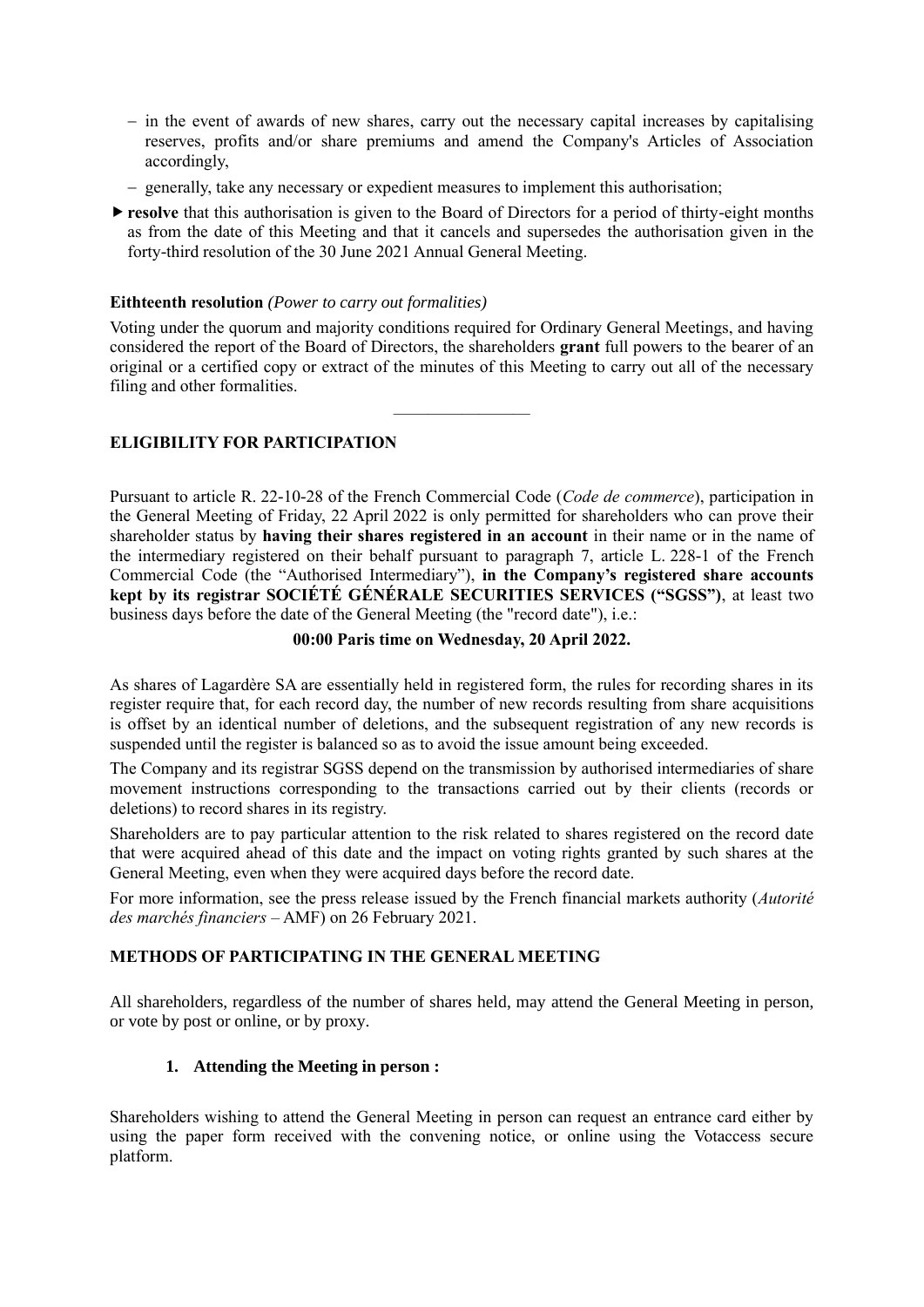Shareholders registered in the nominative shareholder accounts who have not applied for or received their entrance card may simply present themselves on the day of the meeting with a valid identity document at the counters provided specially for this purpose.

A map showing how to find the Casino de Paris is presented below.

## **As a health precaution, the Company has decided not to hold a drinks reception after the General Meeting.**

# **2. Voting by post or online**

Shareholders may vote on the resolutions put to the General Meeting either by using the paper form received with the convening notice, or online using the Votaccess secure platform.

# **3. Grant proxy to Chairman**

Shareholders may also send a blank proxy form without naming a proxy, which will empower the Chairman of the Meeting to vote in favour of the draft resolutions presented or approved by the Board of Directors and vote against all other draft resolutions.

Proxies may be given either by using the paper form received with the convening notice, or online using the Votaccess secure platform.

# **4. Grant proxy to a third party**

Shareholders who do not wish or are unable to attend the meeting in person may appoint a proxy of their choice.

Proxies may be given either by using the paper form received with the convening notice, or online using the Votaccess secure platform.

In accordance with the provisions of articles R. 225-79 and R. 22-10-24 of the French Commercial Code, the procedure for appointing and revoking proxies must be carried out in the same way.

# **GENERAL PROVISIONS**

### Changes in methods of participation

Shareholders who have already elected to vote by post or online, who have granted proxy or who have applied for an entrance card, may not subsequently take part in the meeting by any other means.

Shareholders may not under any circumstances return both a proxy form and a postal or online voting form. In such a case, the proxy form will be taken into account subject to the votes indicated on the postal or online voting form.

### Instructions for voting rights attached to shares registered in the name of an Authorised Intermediary

Requests for entrance cards, postal or online voting, and proxies given by shareholders who are not domiciled in France and whose shares are registered in the name of an Authorised Intermediary in the Company's registered shareholders' accounts, must be accompanied by a certificate from the Authorised Intermediary, enabling the Company or its registrar SGSS to verify incontrovertibly that the applicant is a shareholder of record on the record date of 00:00 Paris time on Wednesday, 20 April 2022. If the shares are held by several Authorised Intermediaries, a certificate must be provided by each one.

Requests for entrance cards, postal or online voting, and proxies given by Authorised Intermediaries may only be processed if the identity of the shareholders has been disclosed, if so requested by the Company or SGSS pursuant to applicable laws and regulations.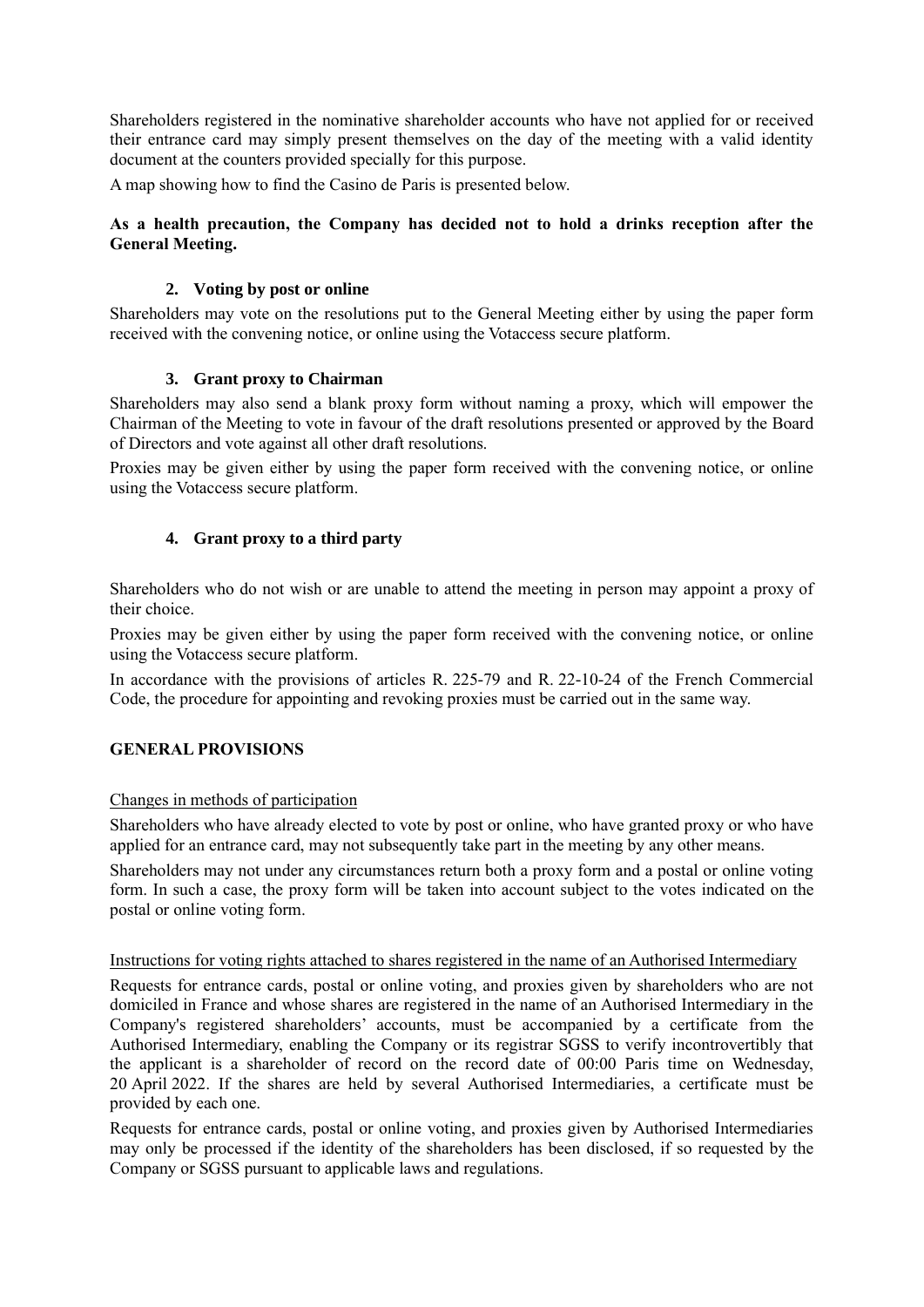## **PRACTICALITIES**

### **1. Participating in the Meeting by post : using the paper form**

As all the Company's shares are in registered form, postal or online voting forms and proxy forms are sent out by post or e-mail with the convening notice.

These forms may also be obtained from the Company's website at www.lagardere.com or by sending a request to SGSS, to be received no later than **Sunday, 17 April 2022**, at the following address:

### **SOCIÉTÉ GÉNÉRALE SECURITIES SERVICES**

Service des assemblées générales

### CS 30812

#### 44308 NANTES CEDEX, FRANCE

**In order to be taken into account at the General Meeting, duly completed and signed paper forms must be received by SGSS no later than Tuesday, 19 April 2022.**

### **2. Participating in the Meeting online : using the VOTACCESS secure platform**

The Votaccess secure platform can be accessed by registered shareholders via the SGSS Sharinbox website at: www.sharinbox.societegenerale.com.

Registered shareholders should log on to the Sharinbox website using the login code and password they usually use to consult their registered account.

After logging on to Sharinbox, shareholders should follow the instructions provided on screen to access the Votaccess secure platform.

Registered shareholders who have lost their login code and/or password should go to the Sharinbox website and click on "Get your codes" on the homepage. Shareholders can put any questions they may have to SGSS from 9:30 a.m. to 6 p.m. (Paris time) at the following number: **+33 (0)2 51 85 59 82**.

**Requests for entrance cards, online voting and appointing or revoking of proxies may be made via the Votaccess platform between Monday 4 April 2022 and 15:00 Paris time on Thursday, 21 April 2022.**

**However, shareholders are advised not to wait until the last day before logging on, especially if they need to obtain a password.**

#### **Submission of written questions**

Written questions from shareholders must be sent by registered letter with acknowledgement of receipt to the Chairman of the Board of Directors at the Company's registered office, or by email to [AG2022@lagardere.fr](mailto:AG2022@lagardere.fr) by **Friday, 15 April 2022**, along with a certificate of registration in the Company's registered shareholders' accounts at the date of the request.

Written questions from shareholders who are not domiciled in France and whose shares are registered in the name of an Authorised Intermediary in the Company's registered shareholders' accounts will not be accepted unless they are accompanied by a certificate issued by the Authorised Intermediary, enabling the Company to verify incontrovertibly that they are shareholders. If the shares are held through a chain of Authorised Intermediaries, a certificate must be provided by each one.

### **Availability of documentation**

**Pursuant to applicable law and regulations, all documents and other information which must be published in relation to the General Meeting have been posted on the Company's website** and/or are available to shareholders (preferably by appointment) at Lagardère SA's registered office, 4 rue de Presbourg, 75116 Paris.